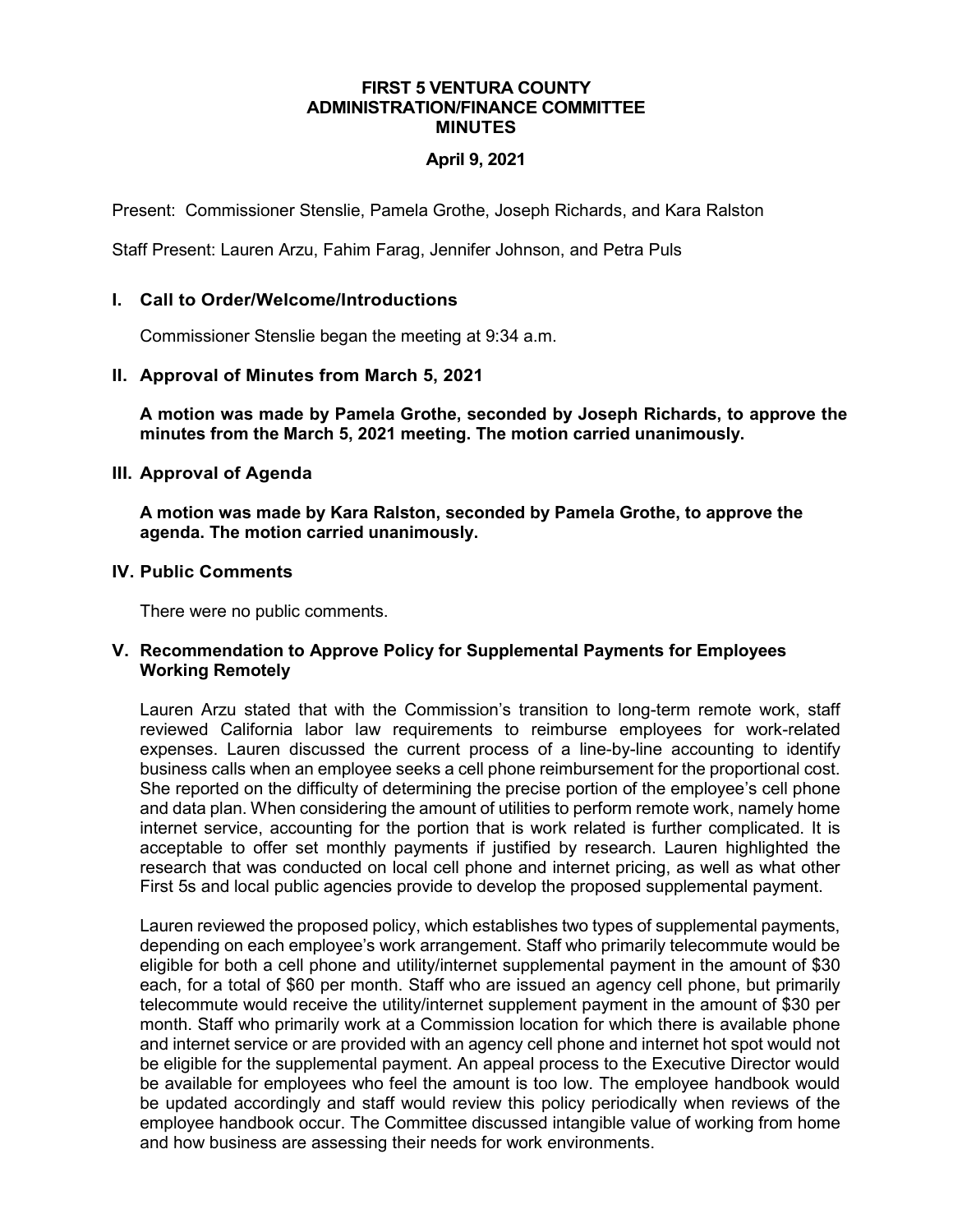**A motion was made by Joseph Richards, seconded by Kara Ralston, to approve the proposed policy for supplemental payments. The motion passed unanimously.** 

### **VI. Recommendation to Approve Policy for COVID-19 Paid Sick Leave and Extended Paid Family Leave from April 1 to September 30, 2021**

Lauren Arzu reported that the current COVID-19 paid leave policy expired on March 31, 2021. Last month, two laws were passed that offer a new round of paid leave entitlements - the Federal American Rescue Plan (ARP) Act and California's SB 95, 2021 COVID-19 Supplemental Paid Sick Leave (CSPSL). Lauren reviewed the scope of the new legislation, noting the ARP and CSPSL both offer up to 10 days of paid sick leave for COVID-19 related issues, which now includes vaccine related illness. The ARP also removes the 2-week waiting period for extended paid family leave, increasing the maximum payment to \$12,000. The ARP is voluntary and the CSPSL applies to employers with 25 or more employees (which will apply to F5VC in mid-June). In alignment with the Commission's family friendly work policies, the staff recommendation is to provide new paid leave benefits for COVID-19 from April 1, 2021 through September 30, 2021. Lauren highlighted the policy and procedures, which align with the prior policy and procedures and have been updated for the items contained in the new legislation.

**A motion was made by Pamela Grothe, seconded by Joseph Richards, to approve the proposed policy for COVID-19 paid sick leave and extended paid family leave from April 1, 2021 to September 30, 2021. The motion passed unanimously.** 

### **VII. Recommendation to Update Employee Compensation Schedule**

Lauren Arzu stated that as NfL staff transition to F5VC, the employee compensation schedule needs to be updated to include two new classifications - Specialist and Senior Specialist positions. This will allow staff to begin making job offers to current NfL employees. She noted these positions are currently known as Parent and Child Together (PACT) Teachers and Lead PACT Teachers. Lauren reviewed research that was conducted on comparable positions at other First 5s and local service providers. She reviewed the proposed salary ranges and discussed the rationale for the adjusted amounts to address workforce pay issues in the early childhood field. Lauren reported that staff is currently conducting a salary survey for all other classifications, which were last updated in May 2016. Staff anticipates returning in May with updated salary ranges for existing classifications, with the exception of Specialist and Senior Specialist that already reflect the current market rate.

**A motion was made by Kara Ralson, seconded by Pamela Grothe, to approve the updated employee compensation schedule. The motion passed unanimously.** 

## **VIII.Recommendation to Discontinue Use of Equipment Replacement Fund as of June 30, 2021 & Fund FY 2020-21 NfL Equipment Purchases under the FY 2020-21 NfL Transition Budget**

Jennifer Johnson stated that an equipment replacement fund was established in October 2003. The purpose of the fund was to set aside financial resources in the Operating Fund for future purchases of equipment that are in need of replacement and have become unusable or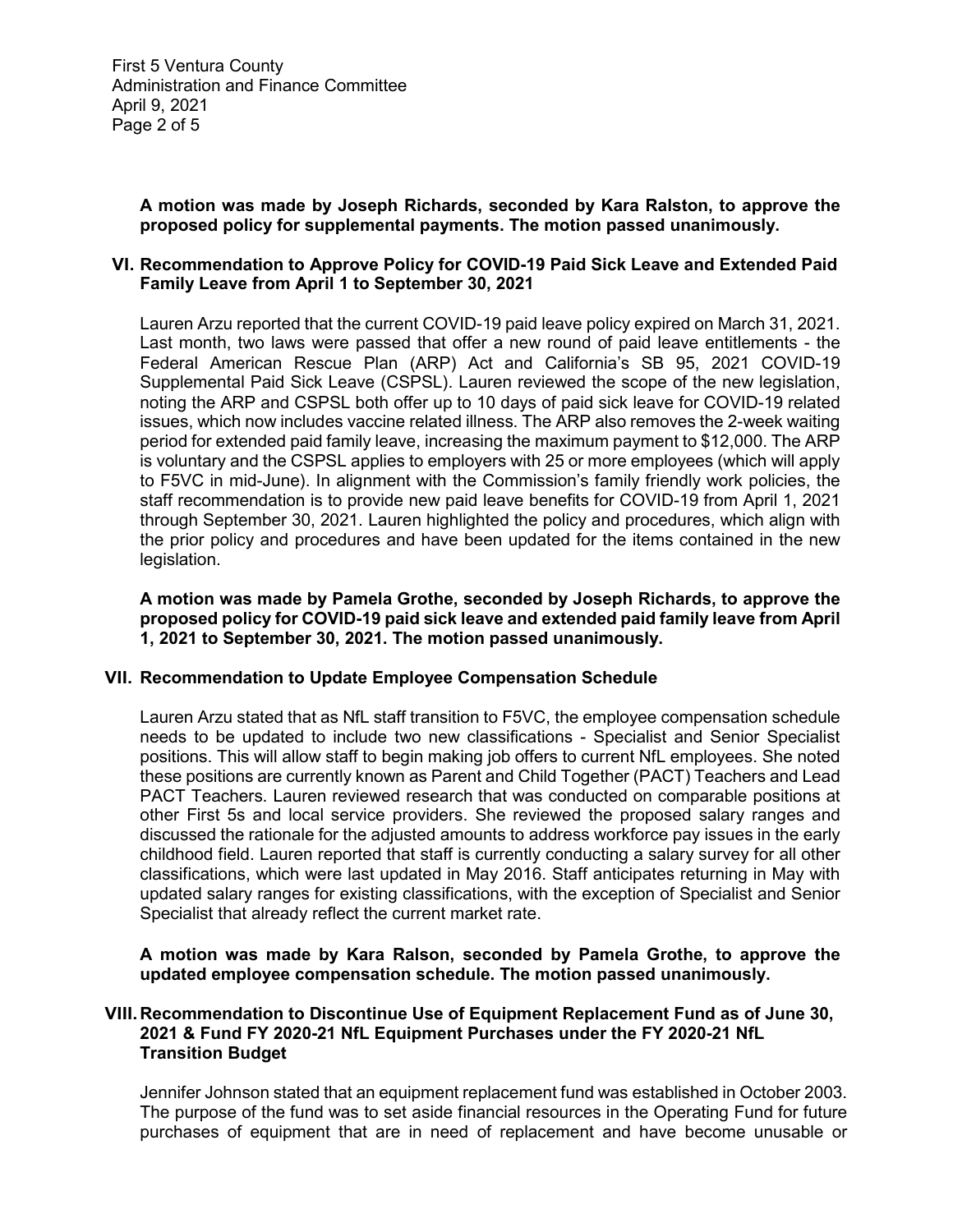obsolete. The fund was established at \$24,600 with remaining start-up funds from our initial disbursements in 2000. This represented the value of equipment depreciation at that time. As set forth in the policy, each year thereafter, the annual amount of depreciation replenishes the fund balance in order to make new equipment purchases. An annual Equipment Budget is approved for current equipment needs. For the past ten years, the average cost of equipment has been \$7,000 per year. This relatively minor amount has primarily been for computers and some occasional office equipment/furniture items. Historically, the Commission has had no capital assets. Given the Commission's relatively small staff, the equipment replacement fund has been sufficient to cover equipment needs. Looking ahead to bringing the \$3 million NfL initiative in-house and increasing the number of employees from 12 regular staff to almost 40 staff, an opportunity to streamline the way in which minor equipment purchases are funded is proposed.

Jennifer discussed the benefit and usage of equipment replacement funds for capital assets such as vehicles, buildings. She reported that the Commission's equipment needs are essentially minor in nature and for computers which require regular replacement. She stated that these amounts can simply be budgeted within each cost center's budget on an annual basis as minor equipment. This will eliminate the need to manage the equipment replacement fund and to have a separate equipment budget. The financial resources formerly set aside in the Operating Fund for equipment replacement would instead be captured within the projected future allocations for initiatives/budget areas. The staff recommendation is to implement this beginning July 1, 2021 for all of our cost centers. In terms of the current fiscal year, staff would use the approved Equipment Budget of \$5,000 for purchases previously contemplated for Program & Systems Integration, Help Me Grow, Results-Based Accountability, and Administration. For the recently approved allocation of \$450,000 to support the transition of bringing the NfL initiative in-house, any equipment needs identified for the period of February to June 2021 would be made under the NfL transition budget as minor equipment.

**A motion was made by Pamela Grothe, seconded by Joseph Richards, to discontinue use of equipment replacement fund as of June 30, 2021 and fund FY 2020-21 NfL equipment purchases under the FY 2020-21 NfL transition budget. The motion passed unanimously.** 

# **IX. Recommendation to Approve FY 2021-22 Annual Budgets**

Referring to the budget packet, Jennifer Johnson presented the proposed budgets for FY 2021- 22. She reviewed the overall Operating Budget, inclusive of the Operating Fund and the Community Investment Loan Fund. She discussed revenue projections for Prop 10 tax distributions and leveraged funding as well as inflows for the Community Investment Loan Fund. She reviewed proposed expenditures of \$6.8 million for the Operating Fund, which includes the approved allocations for program strategies, grant expenditures, evaluation, administration, and equipment. Jennifer stated the proposed expenditures and outflows for the Community Investment Loan Fund totals \$685,000, which includes projected loan disbursements of up to \$650,000 and up to \$35,000 for loan implementation costs. She discussed the utilization of the fund balance and stating that, for the Operating Fund, only \$260,000 is projected to be used in FY 2021-22 to maintain program services. Excess interest earnings from FY 2020-21 are not anticipated, therefore, a transfer is not budgeted in FY 2021- 22. Jennifer reviewed the estimated administrative cost percentage.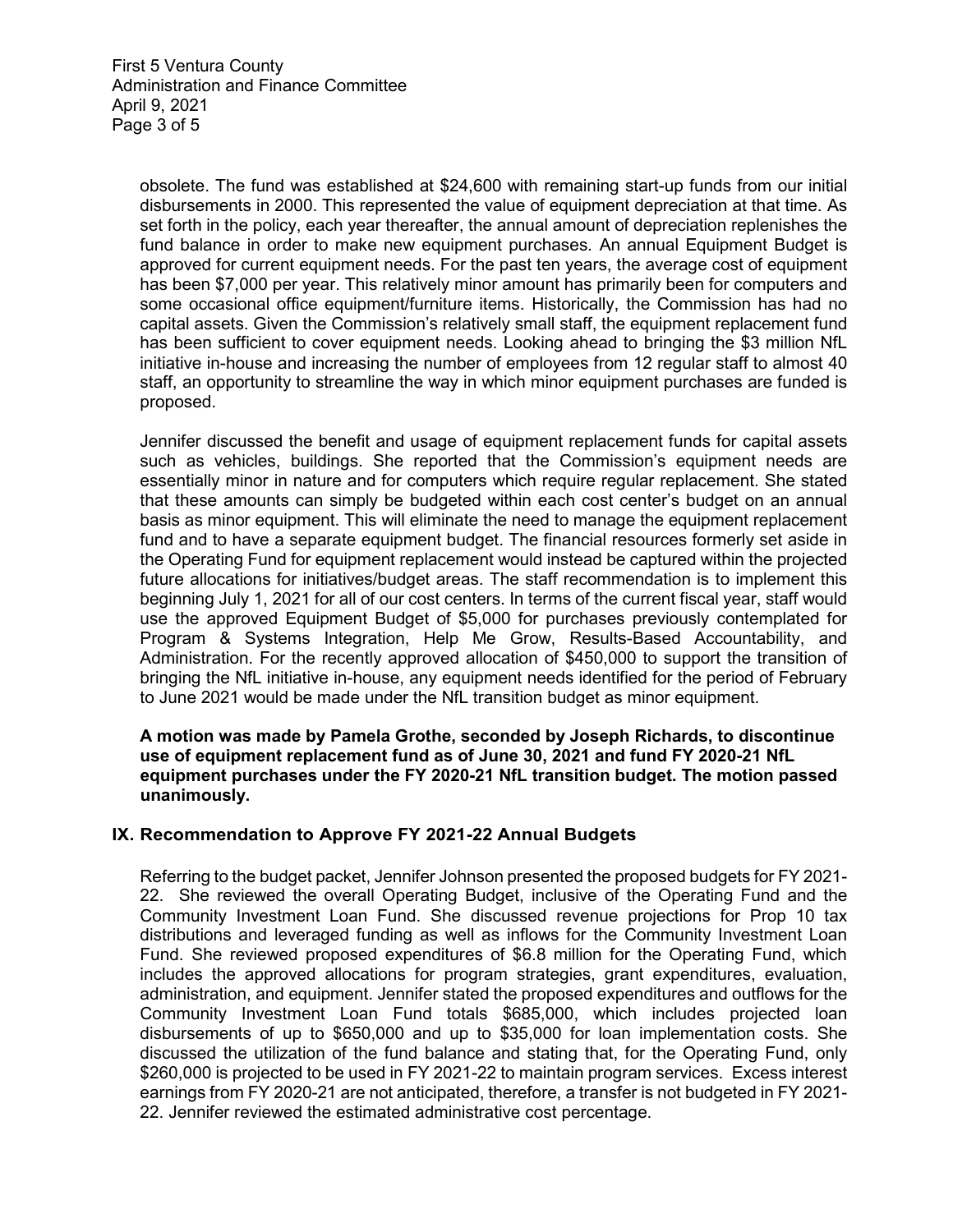Referring to the updated version of the assumptions document, Jennifer stated that they reflect refinements for services and supplies based on rate increases, historical usage, and anticipated needs. Jennifer noted that this year's budget is heavily influenced by the decision to bring the Neighborhoods for Learning (NfL) initiative in-house and it has important implications for how we have traditionally treated administrative staffing support, such as finance, human resources, and procurement. Bringing the \$3 million NfL initiative in-house is a major change in the way the Commission conducts business and requires sufficient administrative support to carry-out the program, which will almost triple the number of staff the Commission employs. As a result of the Committee's discussion last month, and in consultation with the Commission's auditors, the proposed budget implements a new approach for allocating staff assigned to the Administration cost center. Certain positions would be identified as centralized administrative support (also referred to as central services) and proportionally allocated to programmatic and evaluation activities using a systematic, rational method to assign costs. The unallocated or remaining portion of centralized administrative staffing that cannot be directly assigned to a specific activity - deemed general in nature – would be reported under the Administration cost center. Referring to the staffing chart, Jennifer noted the addition of the Neighborhoods for Learning (NfL) cost center and stated that, overall, 24.60 full time equivalents (FTEs) have been added – up to 22 NfL program staff and up to 3 new centralized administrative staff. The increase of 25 positions is offset by a decrease of .40 FTE due to grant funding, for a total staffing budget of 38.25 FTEs. Jennifer reviewed the methodologies used to allocate centralized administrative support positions and the resulting percentages that will be used to allocate shared operating costs (services and supplies) on the basis of FTEs. Jennifer reviewed the budget assumptions used to prepare internal budgets, including the methodologies that will be used to allocate shared operating costs. There was discussion on variability of lease costs among the 13 locations and how staff is attempting to negotiate lower rates where possible. The goal is to try to minimize changes during the transition and assess which locations are optimal.

Jennifer reviewed proposed budgets for each internal cost center, including: Program & Systems Integration; Neighborhoods for Learning; Help Me Grow; Results-Based Accountability; and Administration. She summarized these budgets, highlighting the variances and providing explanations as to the proposed budgeted amounts.

The budget will be presented to the Commission in April for approval. The operating budget shall be the final budget if there are no substantive comments by the Community Commission of Ventura County and the Board of Supervisors after their reviews.

### **A motion was made by Kara Ralston, seconded by Pamela Grothe, to approve the proposed budgets for FY 2021-22. The motion carried unanimously.**

# **X. Recommendation to Approve Updated Financial Plan**

Jennifer Johnson presented the long-range financial plan that has been updated as part of the budgeting process. Jennifer reviewed updates that have been made to the plan, including audited actuals for FY 2019-20, a forecast for FY 2020-21, and the proposed budget for FY 2021-22. Based on the current (and improved) trend in Proposition 10 disbursements, for FY 2020-21 and beyond, the plan utilizes the Commission's typical practice of estimating the annual rate of decline at 4%. Recognizing costs rise over time and the associated potential loss of capacity with level spending amounts, the Committee previously recommended